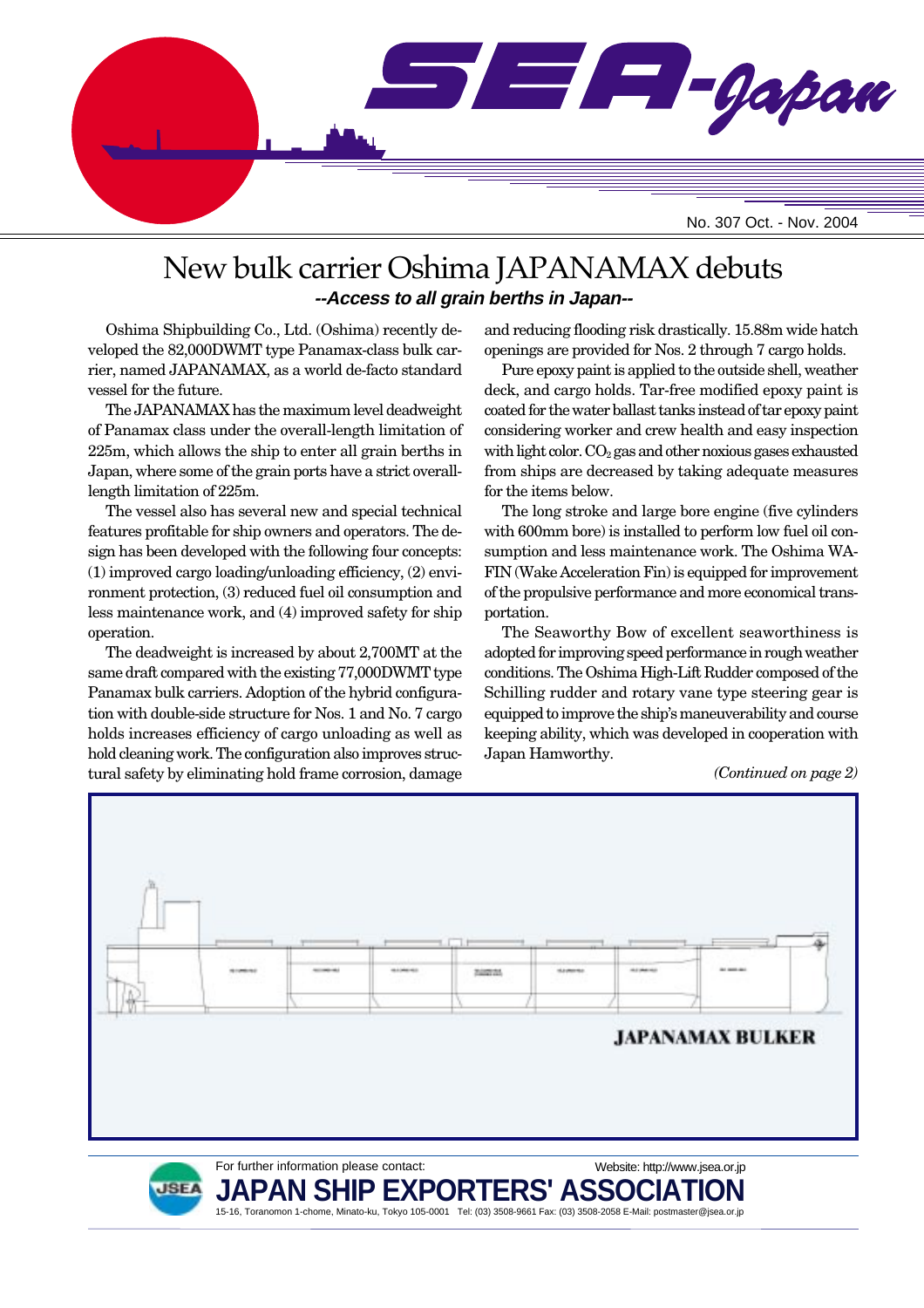# USC completes 200,000DWT bulk carrier, Azul Challenge

The Ariake Shipyard of Universal Shipbuilding Corporation (USC) delivered the 200,000DWT type bulk carrier, *Azul Challenge* in June 2004.

The *Azul Challenge* is a Capesize bulk carrier, the most efficient ship type capable of visiting the major discharging ports located in the Japanese inland sea. The vessel has a capacity

of over 200,000DWT at the scantling draft and is the third vessel in the series of this ship type built by USC.

The bow above the waterline of the vessel is the Ax-Bow that can decrease wave resistance at sea. The cargo hold section consists of nine holds and nine hatch covers, highly suitable for loading and unloading operations.



The main engine is a long stroke, low speed, 2-stroke turbocharged diesel engine, which greatly reduces energy consumption together with the effect of the sophisticated hull form and the Surf-Bulb structure provided after the propeller.

The Ariake Shipyard has not constructed Capesize bulk carriers in recent years, but has been enjoying a worldwide reputation mainly for VLCC construction. With the restart of large bulk carrier construction, the shipyard has set up a product-mix building system for tankers and bulk carriers, etc.

Principal particulars:

 $L$  (o.a.)  $x B x D x d$ : abt. 300.00m  $x$ 50.00m x 24.10m x 17.88m DWT/GT: 203,277t/101,933t Main engine: Hitachi Zosen MAN B&W 6S70MC Mk6 diesel x 1 unit Speed, service: 14.7kts Classification: NK

# Kawasaki delivers Bungo Spirit to Panamanian owner

Kawasaki Shipbuilding Corporation delivered the 50,000DWT bulk carrier, *Bungo Spirit* (HN: 1551), to N. C. N. Corporation of Panama at the Kobe Works on Sept. 14.

The bulk carrier is a flush decker with the forecastle and has five cargo holds, which allow loading of various cargoes of grain, coal, ore, steel products, etc.

For cargo handling efficiency, the

#### (Continued from page 1)

Principal Particulars  $L$  (o.a.) x  $L$  (b.p.) x  $B$  x  $D$  x d: 225.00m x 221.50m x 32.26m x 19.99m x 14.44m DWT: approx. 82,000MT GT: 43,600 Main engine: MAN B&W 5S60MC-C diesel x 1 unit Cargo-hold capacity: approx. 96,000m3 MCR: 12,750ps x 88.0rpm Speed, service: approx. 14.5kt Classification: NK Complement: 25

bulk carrier has four 30t deck cranes on the ship centerline between cargo hatches, permitting the ship to enter a port without cargo handling gear on the wharf.

The main engine is the Kawasaki MAN B&W 6S5OMC-C diesel engine known as a light, compact, and highoutput engine.

Principal particulars

L (o.a.) x L (b.p.) x B x D x d: 189.80m x 181.00m x 32.26m x 16.90m x 11.90m DWT/GT: 50,000t/28,200t Main engine: Kawasaki MAN B&W 6S5OMC-C diesel x 1 unit MCR: 8,090kW x 127rpm

Classification: NK Complement: 25

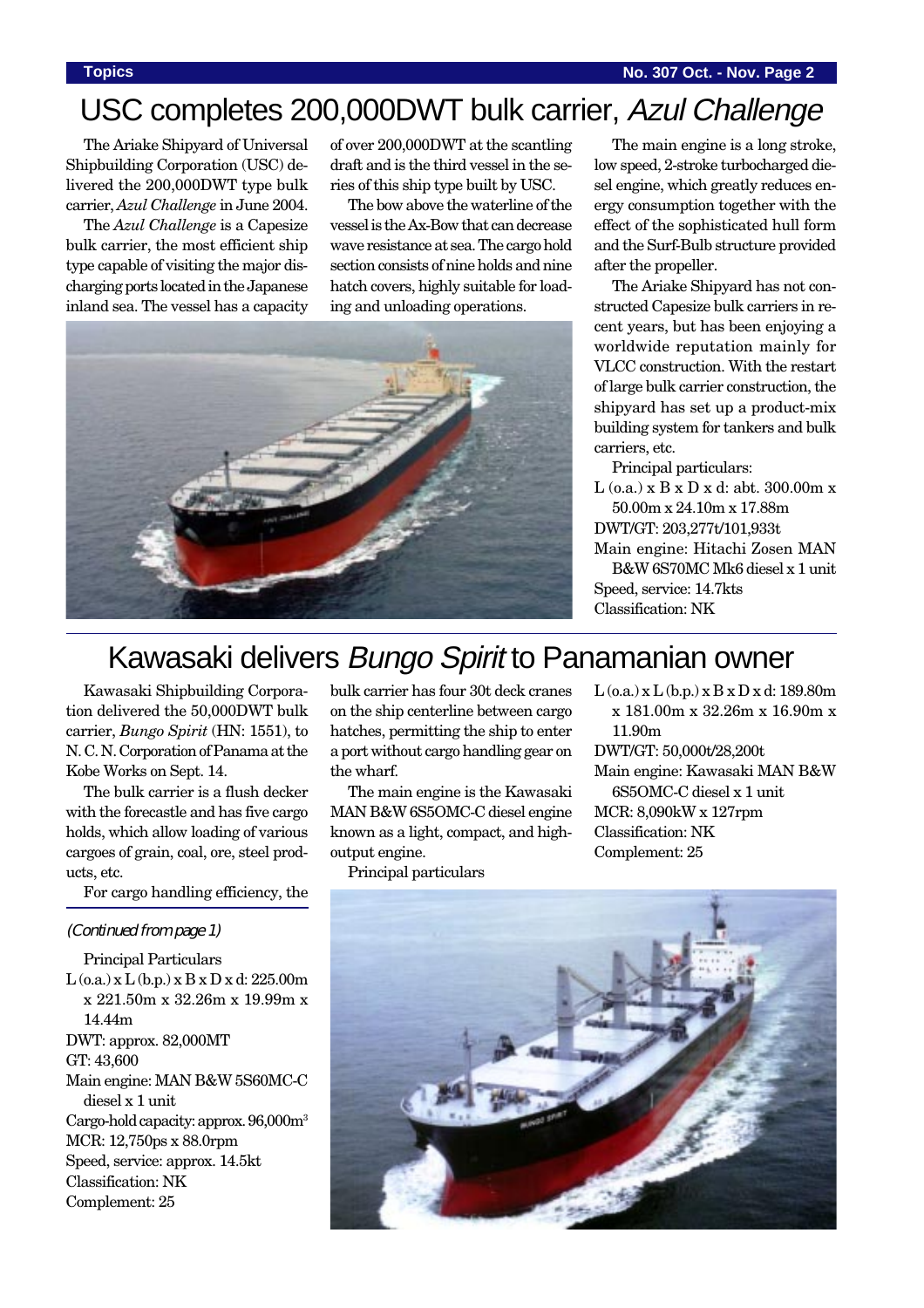# MHI completes advanced roll on roll off type vehicle carrier Utopia Ace for MOL

Mitsubishi Heavy Industries, Ltd. (MHI) has completed construction of a roll on roll off type vehicle carrier, *Utopia Ace*, with a car carrying capacity of approximately 6,400 units in passenger car equivalents for Mitsui O.S.K. Lines, Ltd. (MOL) at the Kobe Shipyard & Machinery Works on July 30, 2004.

The *Utopia Ace* is the most advanced car carrier having the features of the streamlined super structure to reduce wind pressure, energy-saving and marine environment-concerned measures, etc.

The new car carrier adopts a very slim design for the hull below the water line. This streamlined design for the structures above the upper deck reduces the wind pressure more than ever.

The double bottom construction is employed for the bunker oil tanks, which will reduce the risk of oil leakage from the tanks in the case of stranding. (Patent pending by MHI and MOL).



The lube oil injection method into the main engine cylinders is changed into the jetting type. As a result, the consumption of lube oil decreases, reducing particle substances in the exhaust gas.

Every car deck can accommodate high-roof vehicles. The jumping slopes are introduced to directly connect upper decks with lower decks to facilitate car-handling work.

Principal particulars (Utopia Ace)

L (pp) x B x D: 194.31m x 32.26m x 34.52m Gross Tonnage: 60,175t Car carrying capacity: approximately 6,400 passenger cars (RT Type)

Main engine: Mitsubishi-UE 7UEC60LSII diesel x 1 unit

Speed, service: 20.65kt

Complement: 30 persons

Classification: Nippon Kaiji Kyokai NS\* (Vehicle Carrier), MNS\* (MO)

Completion: July 30, 2004

# Sanoyas completes Panamax bulk carrier, Medi Vancouver

Sanoyas Hishino Meisho Corp. has delivered the 75,772mt Panamax bulk carrier, *Medi Vancouver* (HN: 1219), to Hexad Shipping S. A. at the Mizushima Works and Shipyard.

This Panamax bulk carrier, which was developed by Sanoyas as an extreme beam size for passing through

the Panama Canal, is the 48th of the series, or the 22nd of the 75,500mt type.

The *Medi Vancouver* has seven cargo holds with topside tanks and a hopper bottom, and the living quarters and engine room is arranged aft. This arrangement allows efficient



loading and unloading of bulk cargoes. The hatch covers are the side rolling type driven by an electro-hydraulic motor and chains.

The main engine is a very lowspeed, long stroke, and 2-cycle diesel engine. The highly efficient and large diameter propeller assists in reducing fuel consumption.

Principal particulars

 $L$  (o.a.) x  $L$  (b.p.) x b x  $D$  x d: 225.00m x 217.00m x 32.26m x 19.30m x 13.994m (ext.)

DWT/GT: 75,772mt/38,877t Cargo-hold capacity: 89,201m<sup>3</sup> (grain) Main engine: MAN B&W 7S50MC-C diesel x 1 unit MCR: 12,200ps Speed, service: about 14.5kt

Classification: NK

Complement: 25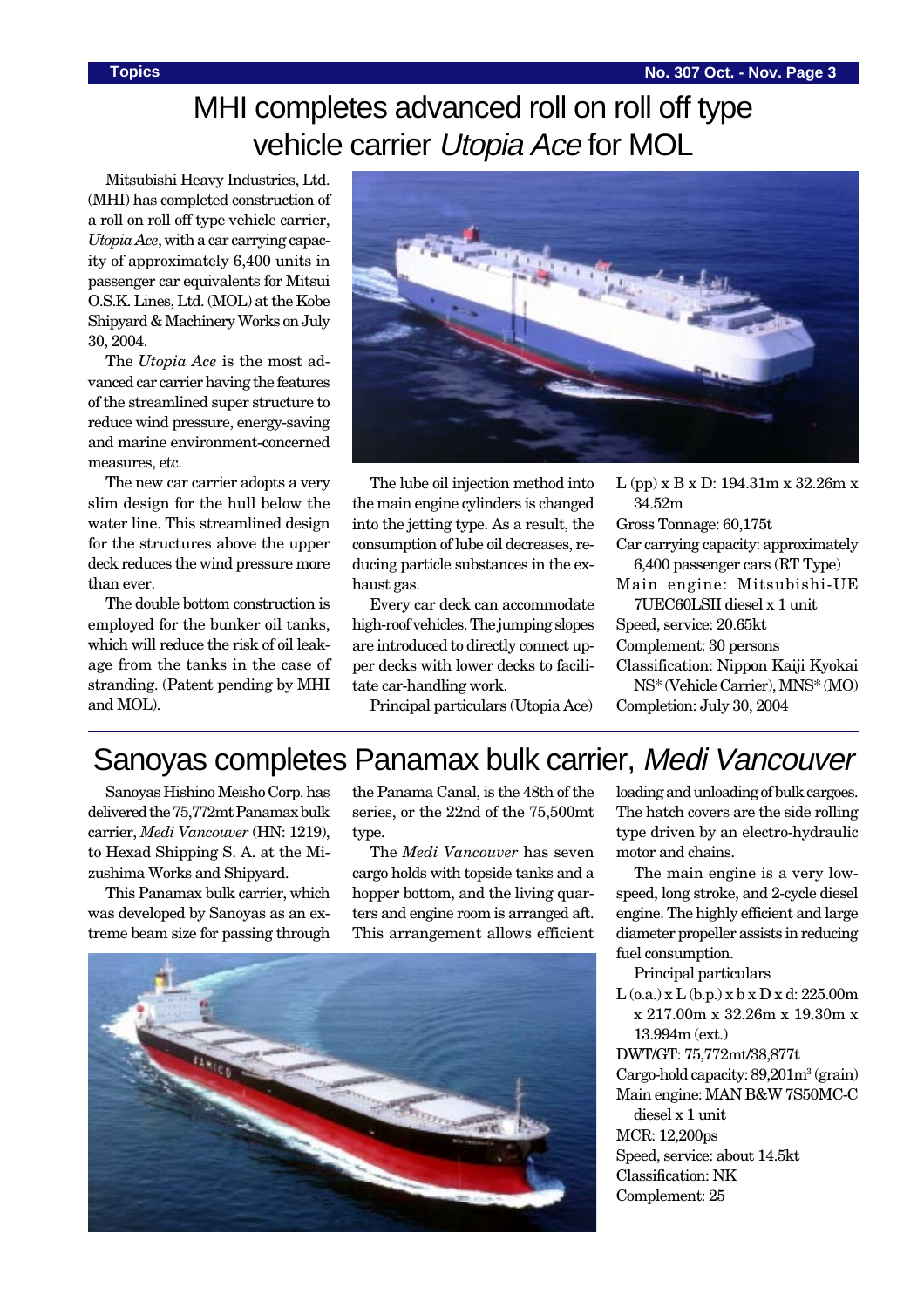#### **Topics No. 307 Oct. - Nov. Page 4**

# Naikai completes 45,900DWT product tanker, High Power

Naikai Zosen Corporation has completed construction of the 45,900DWT product tanker, *High Power* (HN: 684), for Golden Product Tankers S. A. of Panama at the Setoda Works.

The *High Power* is a Panamax size tanker with double hull construction for the bottom and shipsides, complying with the MARPOL requirements. The tanker can transport petroleum products (light and heavy oils), crude oil, and palm oil.

The total cargo tank capacity is about 54,000m<sup>3</sup> and is separated into 14 tanks (including two slop tanks). The segregation system allows simultaneous loading of four types (or four groups) of cargoes (25% load of cargo tank volume for each type). Four electric motor driven screw pumps with a capacity of 800m3 /h are used for unloading of cargoes.

The slim hull design is adopted to increase navigation speed. The use of a special rudder has improved ship

maneuverability in a narrow port. The raised weather deck at the bow minimizes swashing, improving coursekeeping stability. All these improvements contribute to energy saving in this high-speed medium range product tanker. Ship operation efficiency has thus been increased.

The main engine is the next generation electronic control diesel engine of the Hitachi Zosen B&W 6S50ME-C type. Fuel injection, exhaust timing, and other controls are optimized by the electronic control system, which is expected to reduce fuel consump-

tion and prolong engine life. The noise and vibration from the engine room is greatly reduced by completely separating the living quarters and the engine room. Amenity environment for the crew is provided. Principal particulars

 $L$  (o.a.) x  $L$  (b.p.) x  $B$  x  $D$  x d: 179.90m x 172.00m x 32.20m x 19.25m x 11.65m

DWT/GT: 46,866t/28,245t Cargo-tank capacity: 54,911.3m<sup>3</sup> Main engine: Hitachi Zosen B&W

6S50ME-C diesel x 1 unit MCR: 9,480kW x 127min-1 NCR: 8,530kW x 123min-1 Speed, service: 15.7kt Classification: NK Completion: Sept. 30, 2004 Complement: 25



## MES develops "e-GICS" system for monitoring engine operation **—Via-web technical information for marine main engines—**

Mitsui Engineering & Shipbuilding Co., Ltd. (MES) has developed the electronic Global Internet Customer Support (e-GICS), an on-line system using a communications satellite to provide the various services required for operation of marine main engines after ships enter service. The system will be marketed in this autumn for the operators of ships with MES MAN B&W diesel engines. The users of MES engines can instantaneously obtain necessary information on performance diagnosis, open inspection

data of principal parts, maintenance diagnosis, technical expertise, technical Q&A, parts procurement, etc.

This integrated engine information management system operates in combination with the INMARSAT and Internet systems. With this system, information on the main engines separately owned by the ship, ship operation company, ship management company, and MES can be unified for further improved ship operation.

MES has a 40% market share of Japanese marine main engine produc-



tion as a leading engine builder. Therefore, MES can analyze the engine performance based on the diagnosis and provide adequate advice for maintenance based on engine data accumulated in shop tests and results from operating engines.

The operator of the engine on board a ship can easily access the e-GICS system of the MES web server. With the entry of engine data on the e-GICS screen, diagnostic services can be obtained from specialists for engine performance and maintenance of principal parts and directive technical information to prevent engine problems. MES believes that the e-GICS system will play a prominent role in engine diagnosis and maintenance with ship operation with a small crew, or mixed crew, fewer engine specialists on board, and outsourcing of engine operation work. The system will boost safe and reliable ship operation and help reduce ship operation costs.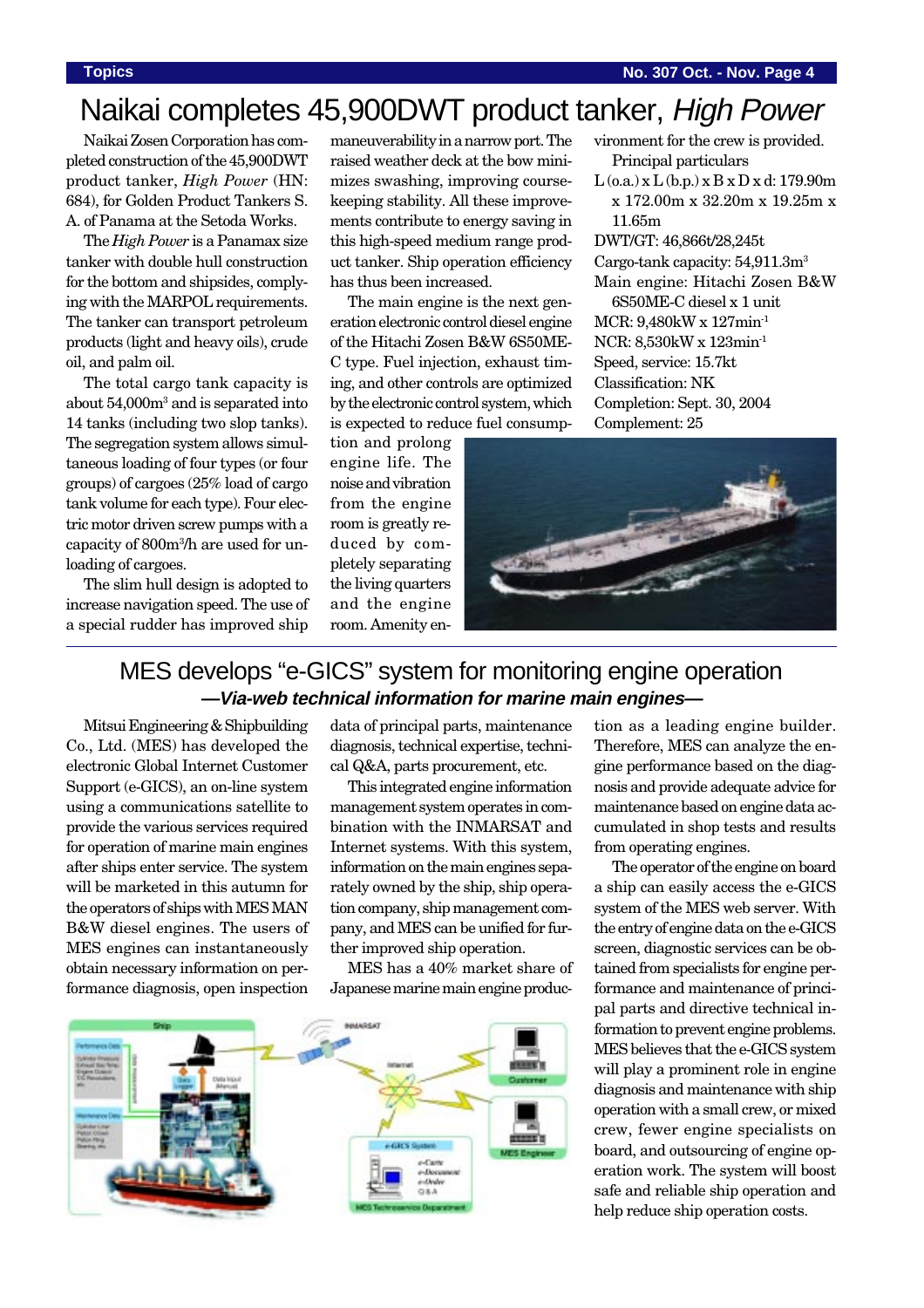# Onomichi completes 47,000DWT product tanker

Onomichi Dockyard Co., Ltd. has completed construction of the 47,000DWT product tanker, *Iver Eagle* (HN: 501), for Eagle One S. A. of Panama. The ship is the 47,000DWT class standardized type developed by Onomichi for carrying petroleum products.

The tanker employs double hull construction for the ship sides and bottom, complying with the latest requirements of MARPOL. Cargo oil tanks use the segregation system to load four types of cargoes simultaneously. Efficient cargo loading and unloading is achieved using the self-



stripping system.

Special measures are taken against leakage of hazardous gases from the cargo tanks. In the event of leakage into the double hull space, anti-explosion

equipment will work to minimize the risk of explosion.

Unattended engine operation is possible due to employment of automatic operation systems. The main engine uses the low-speed and longstroke diesel for a large diameter propeller rotation.

Principal Particulars

 $L$  (o.a.) x  $L$  (b.p.) x  $B$  x  $D$  x d: 182.50m x 172.00m x 32.20m x 18.10m x 12.60m

DWT/GT: 47,474mt/26,902t Cargo hold capacity: 53,703.7m3 Main engine: MAN B&W 6S5OMC

(Mark-VI) diesel x 1 unit Speed (Max) 16.11kt Classification: NK

# MES develops ship motion compensator for underwater observation use winch

Mitsui Engineering & Shipbuilding Co., Ltd. (MES), The Tsurumi Seiki Co., Ltd., and Daiichi-Denki Co., Ltd. have jointly developed a new type of underwater observation use winch with a ship motion (mainly heaving) compensator (patent pending). The underwater observation device suspended from the winch can be maintained at a fixed vertical position due to the automatically controlled ship motion compensating function of the winch.

The new automatically controlled winch is mounted with the DDVC (Direct Drive Volume Control) system. The system is the next-generation electro-hydraulic system applicable to distributed driving sources. The steel and press-processing industries have already introduced this technology to production lines.

The winch drum rotation is controlled accurately and constantly via the DDVC system. The control is achieved by computing ship motion data outputted from motion measurement equipment on board the ship. The dynamic effect of heave of the ship is reduced to one-tenth for the underwater observation equipment with the self-control function of the winch. This makes the heave compensator winch system compact and keeps the cost  $\log$ 

Up to now, most observation use winches installed on ships have required a hydraulic unit, pipes to pump out the high-pressure working fluid, and the winch drum directly coupled with a hydraulic motor. Moreover, it has been difficult to automatically maintain the position of the observation sensor (CTD, etc) at the fixed depth and constant speed of hoisting up and down an observation sensor. No automatic control system has been available for such a winch drum. If automatic control is required, various facilities including a special crane are necessary, which reduce the free working space on the upper deck. Costs thus increase.

Akishima Laboratories (MITSUI ZOSEN) Inc., a MES subsidiary company, has conducted verification tests on the new winch system at its water tank and real sea test in Sagami Bay. The tests showed that the system functioned correctly. Good performance is expected in actual use. With the new winch, high quality observation data can be obtained, and observation work will be achieved safely

with a small crew.

The DDVC system is based on the electro-hydraulic method. No mechanical driving device (ball screws, deceleration clutches, etc.) is used. Driving is achieved by the stepless control of an actuator that works with direct fluid volume regulation. This system is applicable to ordinary hydraulic units installed on ships. The combined system with the actuator is useful for ship automation and energy saving. It also decreases the use of pipes for hydraulic systems.

For the reference, the DDVC system has already been used for ship's rudder and a level-controlled platform against ship motion, showing good performance. These are mounted on the training ship, Shioji Maru, and the research ship, Yayoi, both belonging to Tokyo University of Marine Science and Technology.